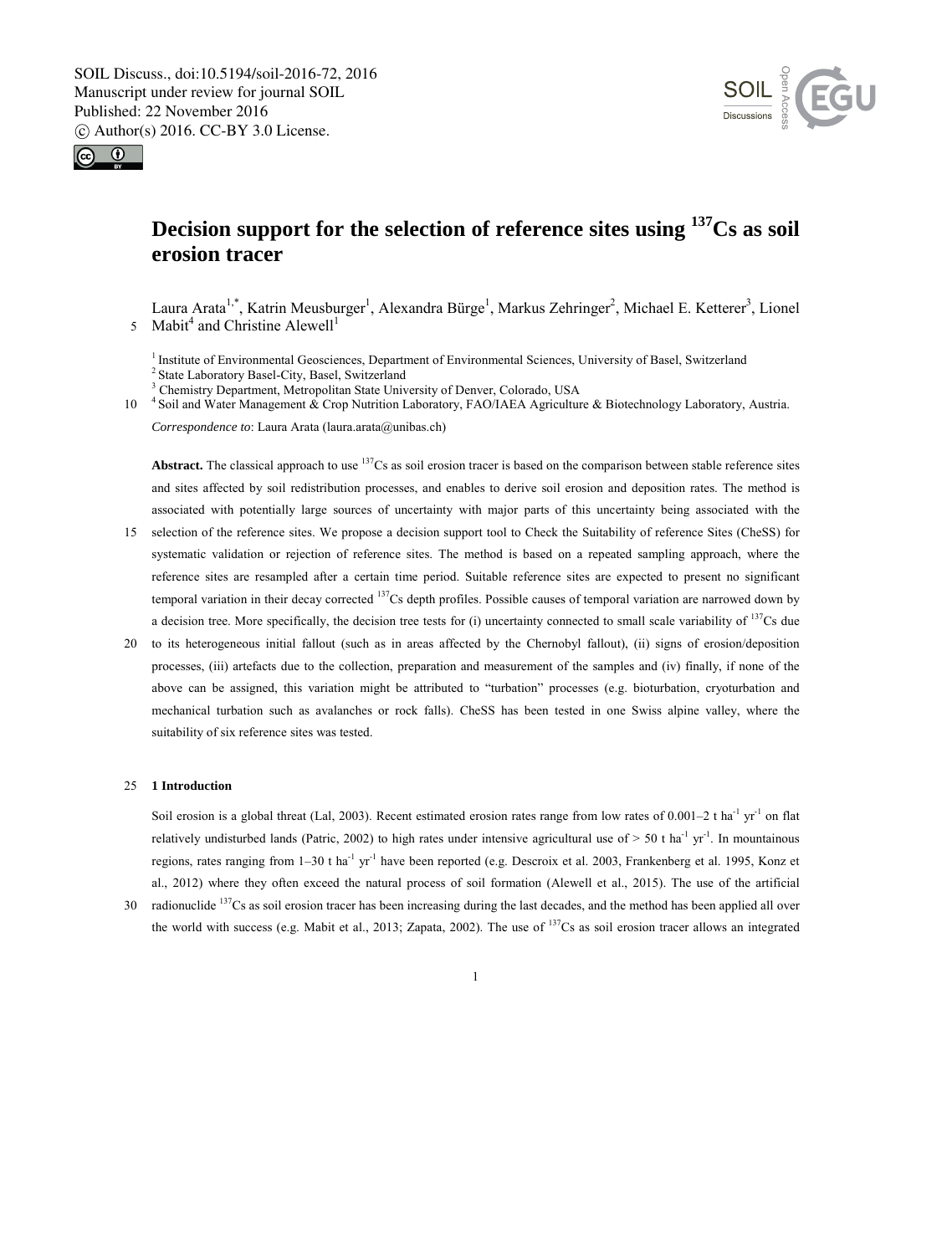



temporal estimate of the total net soil redistribution rate per year since the time of the main fallout, including all erosion processes by water, wind and snow during summer and winter seasons (Meusburger et al., 2014).

 $137Cs$  was released in the atmosphere during nuclear bomb tests and as a consequence of nuclear power plant (NPP) accidents such as Chernobyl in April 1986. It reached the land surface by dry and wet fallouts and once deposited on the ground, it is

- 5 strongly bound to fine particles at the soil surface. Due to its low vertical migration rates, it moves predominantly in association with fine soil particles through physical processes, and provides an effective track of soil and sediment redistribution processes (Mabit et al, 2008). The traditional approach in using the 137Cs method is based on the comparison between the inventory (total radionuclide activity per unit area) at a given sampling site and that of a so-called reference site, located in a flat and undisturbed/stable area. The method indicates the occurrence of erosion processes at sites with lower
- $10<sup>137</sup>Cs$  inventory as compared to the reference site, and sediment deposition processes at sites with a greater  $137Cs$  inventory (Figure 1, A). Specific mathematical conversion models allow then to derive from the latter comparison quantitative estimates of soil erosion and deposition rates (IAEA, 2014).



**Figure 1: Concept of the fallout radionuclide (FRN) traditional method, in which the FRN content of a reference site located in a**  15 **flat and undisturbed area (R) is compared to the FRN content of disturbed sites (E and D). If the FRN at the site under investigation is lower than at the reference site, the site has experienced erosion processes (E), while if the FRN content is greater than at the reference site, the site has experienced deposition processes (D).** 

The efficacy of the method relies on an accurate selection of representative reference sites (Mabit et al., 2008; Owens and Walling, 1996, Sutherland, 1996). The measured total <sup>137</sup>Cs inventory at the reference sites represents the baseline fallout (i.e.

20 reference inventory), a fundamental parameter for the qualitative and quantitative assessment of soil redistribution rates (Loughran et al., 2002). It is used for the comparison with the total 137Cs inventories of the sampling sites, and therefore determines if and how strongly a site is eroding or accumulating sediments. Moreover, the depth profile of the  $^{137}Cs$ distribution in the soil at the reference site plays a very important role, as the shape of this profile is used in the models to

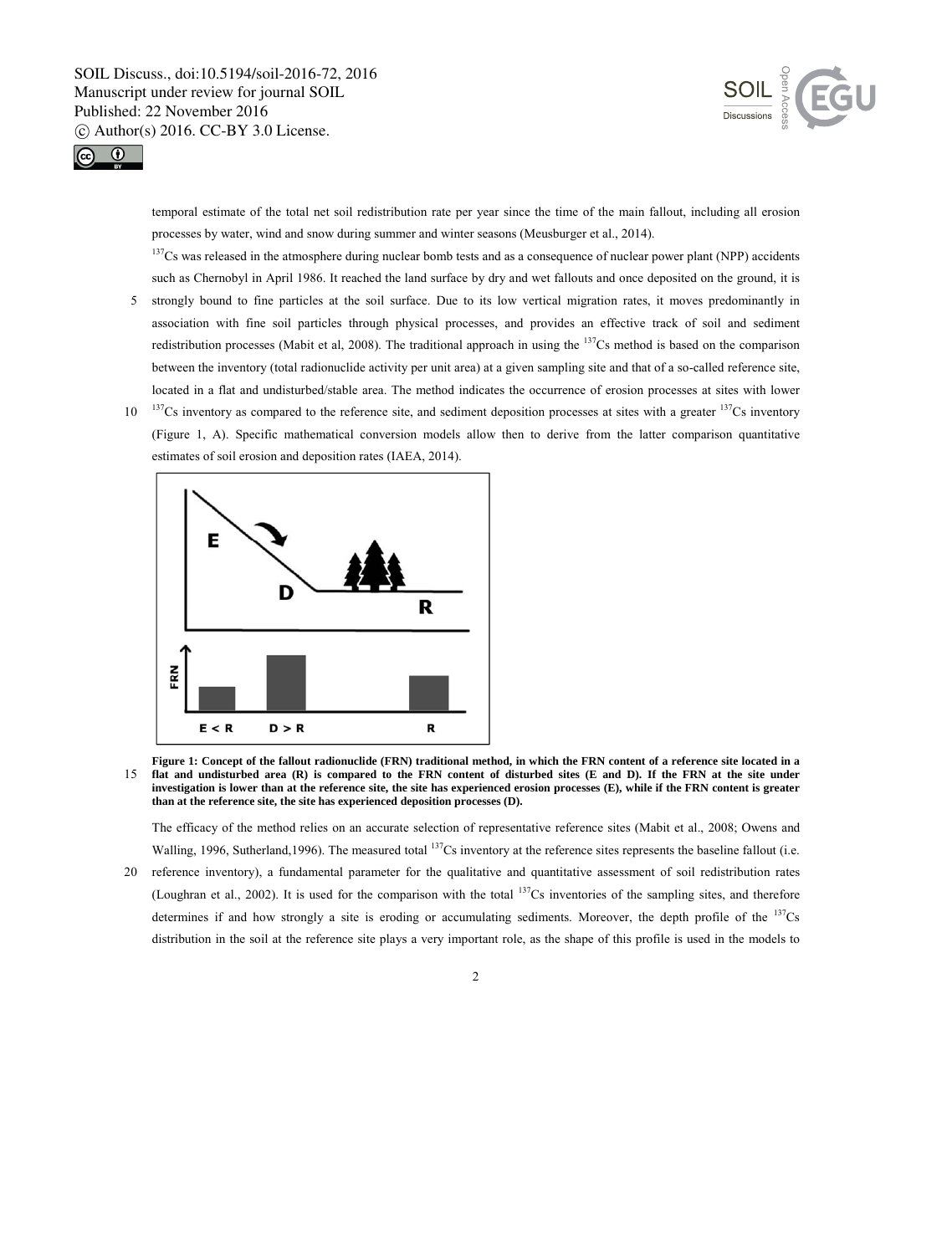



convert changes in <sup>137</sup>Cs inventory changes to quantitative estimates of soil erosion rates (Walling et al., 2002). Recent studies demonstrated the sensitivity of conversion models to uncertainties or even biases in the reference inventory (e.g. Arata et al., 2016; Iurian et al., 2014; Kirchner, 2013).

A close proximity of a reference site to the area under investigation is required to meet the assumption that both experienced

- 5 similar initial fallout. The latter is particularly important if the study area was strongly affected by Chernobyl fallout, which is, besides global fallout from nuclear weapons testing, the major input of  $137Cs$  in many regions of Europe. Because of different geographical situations and meteorological conditions at the time of passage of the radioactive cloud, the contamination associated with Chernobyl fallout was very inhomogeneous (Chawla et al., 2010, Alewell et al., 2014) . Therefore, in some areas a significant small scale variability of  $137Cs$  distribution may be expected and, as already pointed
- 10 out by Lettner et al., (1999) and Owens and Walling (1996), might impede the comparison between reference and sampling sites. To consider adequately the spatial variability of the FRN fallout, multiple reference sites should be selected and the variability within the sites properly tackled (Kirchner, 2013, Mabit et al., 2013, Pennock and Appleby, 2002). In addition, the reference site should not have experienced any soil erosion or deposition processes since the main  $137Cs$  fallout (which generally requires that it was under continuous vegetation cover such as perennial grass). Different forms of turbation,
- 15 including animal- or anthropogenic impact and cryoturbation or snow processes may also affect the  $^{137}Cs$  soil depth distribution at the reference site. Finally, the collection of the samples, the preparation process and the gamma analysis might introduce a certain level of uncertainty, which should be carefully considered. For instance, Lettner et al. (1999) estimated that the preparation and measuring processes contribute 12.2% to the overall variability of the reference inventory. Guidance in form of independent indicators (e.g. stable isotopes as suggested by Meusburger et al., 2013) for the suitability of
- 20 reference sites might help to assist with the selection of reference sites. We propose an alternative method to Check the Suitability of reference Sites (CheSS) using a repeated sampling strategy. Our basic assumption is that decay corrected  $137Cs$  depth profiles measured in two points in time should be identical. The suitability of reference sites for an accurate application of  $137Cs$  as soil erosion tracer is tested at at Urseren Valley (Canton Uri, Swiss Central Alps).

## 25 **2 CheSS (Check the Suitability of reference Sites): a concept to assess the suitability of reference sites for proper application of 137Cs as soil erosion tracer**

#### **2.1 Repeated sampling strategy and calculation of inventories**

The time period for the repeated sampling of reference sites needed for the application of  $137Cs$  as soil erosion tracer will be case specific and depends on the initial small scale spatial variability of the reference inventory. Several spatial repetitions

30 are necessary and should be analyzed separately to investigate the small scale variability of  $137Cs$  in the area. As we detected measurement differences between different detectors (see below), all samples should ideally be measured for <sup>137</sup>Cs activity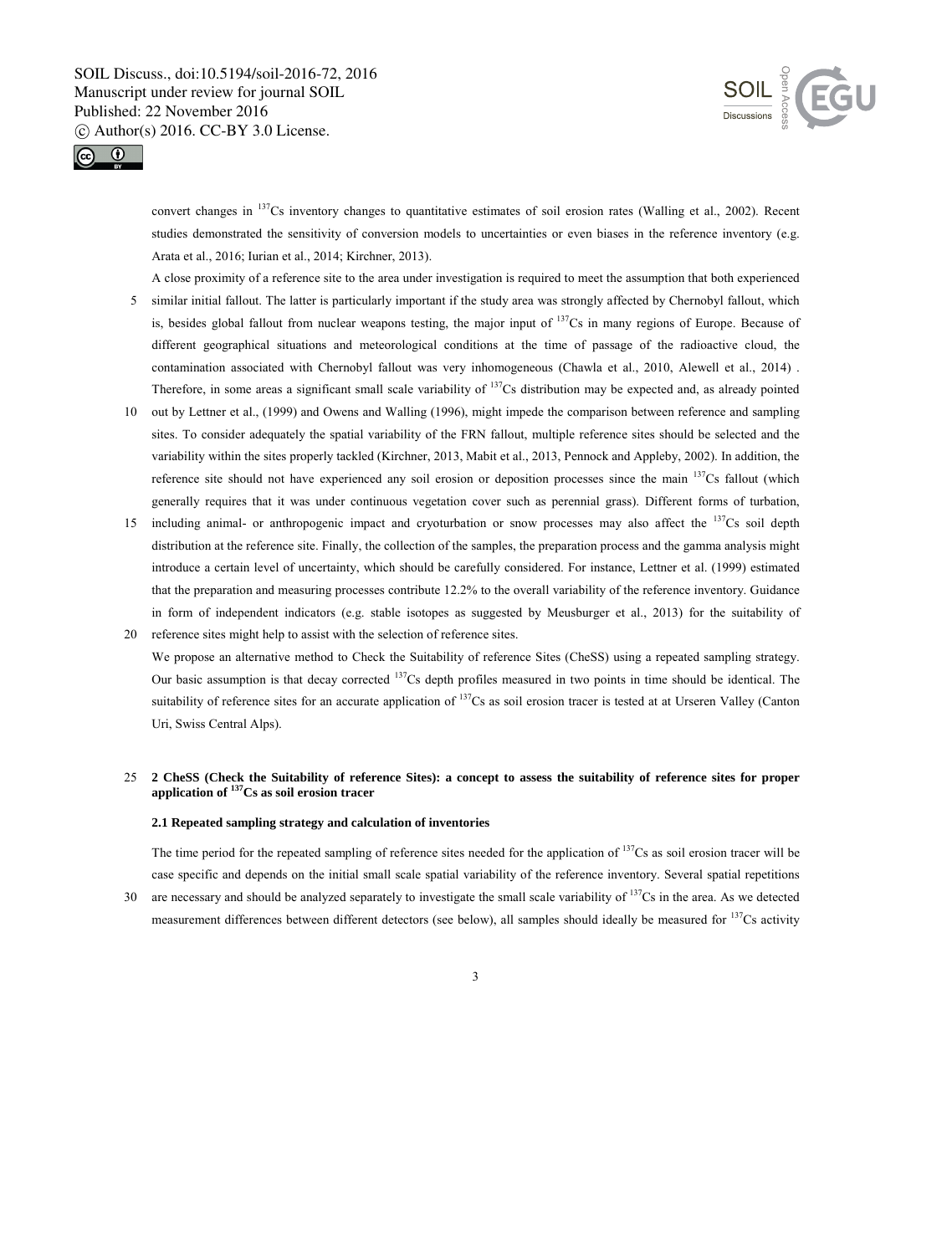



using the same analytical facilities. Finally, <sup>137</sup>Cs activity needs to be decay corrected to the same date (either the period of the first sampling campaign or the second one), considering the half-life of  $137Cs$  (30.17 years).

The decay corrected <sup>137</sup>Cs activities (*act*, Bq kg<sup>-1</sup>), of each soil layer of the depth profile are converted into inventories (*inv*, Bq  $m<sup>-2</sup>$ ) with the following equation:

 $5 \quad Inv = act \times xm$  (1)

where *xm* is the measured mass depth of fine soil material (<2 mm fraction) (kg m<sup>-2</sup>) of the respective soil sample. The depth profile of each reference site is then displayed as inventory  $(Bq \text{ m}^2)$  against the depth of each layer (cm). The repeatedsampling inventory change ( $Inv_{change}$ ) can then be defined as:

$$
Inv_{change} = \frac{Inv_{to} - Inv_{t1}}{Inv_{to}} \times 100
$$
 (2)

10 where  $t_0$  and  $t_1$  are the dates of the first and the second sampling campaigns respectively,  $Inv_{tt}$  is the <sup>137</sup>Cs inventory (Bq m<sup>-2</sup>) at  $t_1$ , and  $Inv_{r0}$  is the <sup>137</sup>Cs inventory at *t0*. Positive values of  $Inv_{change}$  indicate erosion, whereas negative values stand for deposition.

#### **2.2 A decision tree to identify possible pitfalls for the suitability of reference sites**

Our aim is to assess the suitability of the reference sites by analyzing for a possible temporal variation of the  $137Cs$  inventory. 15 Given the assumption that no additional deposition of  $137$ Cs occurred at the sites during the investigated time window (which is valid worldwide except for the areas affected by the Fukushima-Daiichi fallout), any temporal variation of the  $137Cs$ content should be attributable to different forms of soil disturbance or to artefacts in the preparation/measurement of the samples. The potential causes of the temporal variation in the  $137Cs$  total inventories and depth profiles are examined through a decision tree which includes six main nodes (Figure 2).

## 20 **Node 1: No significant temporal variation of the <sup>137</sup>Cs total inventory**

Firstly, the temporal variation of the  $^{137}Cs$  total inventory at each reference site is tested. Ideally, in both sampling campaigns several replicates have been collected. Then a suitable test for significant differences should confirm or reject the hypothesis of 137Cs total inventory stability. If differences between the sampling years are significant, then the site should not be considered suitable for further application. Otherwise, if no significant differences are found, then it is possible to pass to the 25 second node of the decision tree to test for significant differences in the depth profiles.

However, in some cases at one of the sampling campaigns (most likely the first one, at  $t_0$ ) no replicates have been collected, or composite soil samples have been collected, and therefore it is not possible to run statistical tests. To overcome this situation, the following approach is proposed. First, the spatial variability among the replicates collected for a single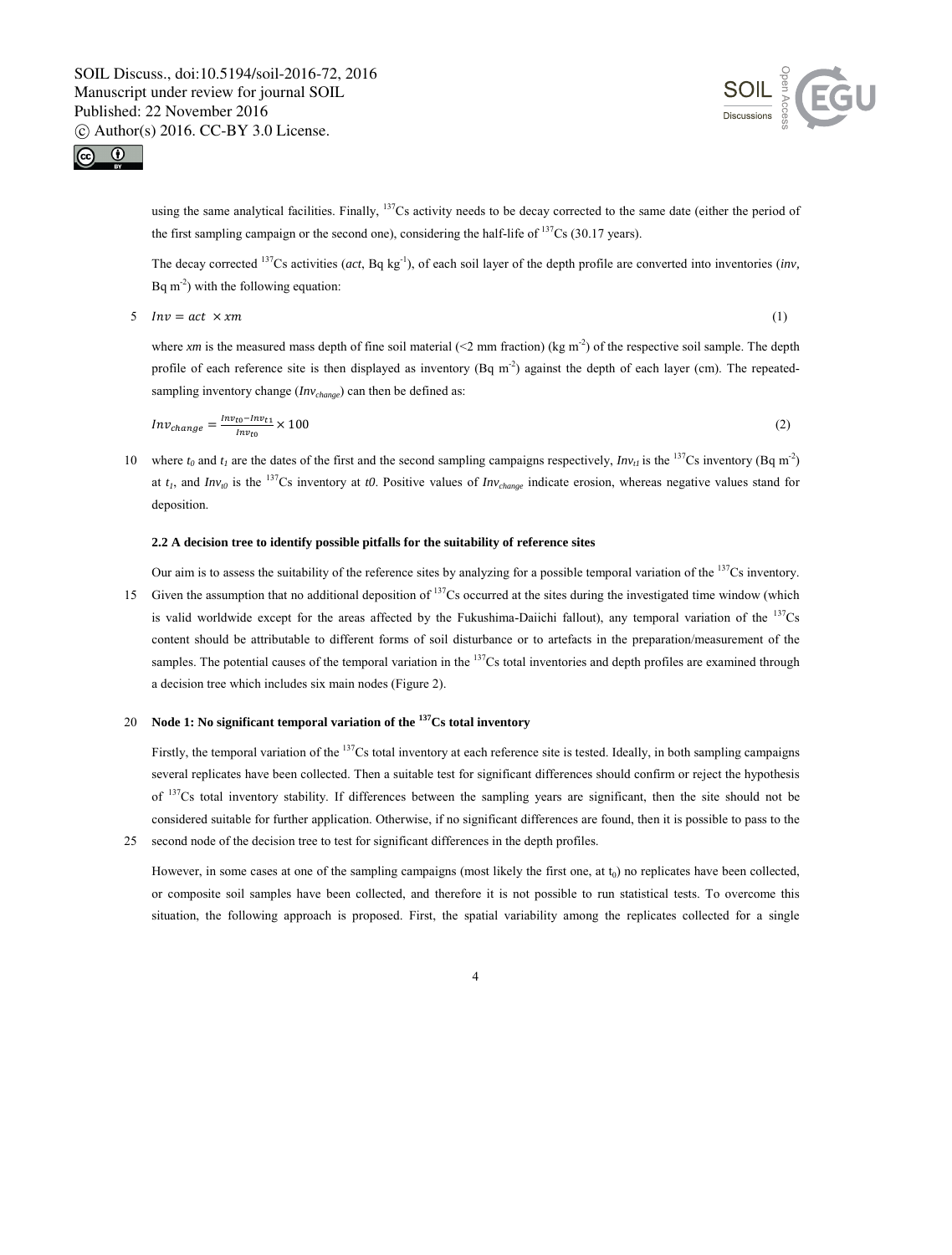



campaign is assessed by the coefficient of variation (e.g.  $CV_{t1}$ ). As <sup>137</sup>Cs should be considered like any other soil property, a moderate spatial variability is to be expected, characterized by a CV of 15-35% (see Sutherland, 1996).

If the  $CV_{11}$  exceeds the suggested range, this could be a sign of a heterogeneous distribution during the deposition of the initial 137Cs fallout. Given that, the site should not be considered suitable, and the analysis could directly pass to the third

5 node of the decision tree. If the CV<sub>t1</sub> is still within the valid range, then a new cumulative CV is calculated (CV<sub>to+t1</sub>), which expresses the variation among the replicates collected at t0 and t1. If the  $CV_{tot1}$  still does not exceed the range proposed by Sutherland, it is possible to pass to the second node of the decision tree, where the analysis focuses on the temporal variation of the depth profile. If the  $CV_{\text{tot1}}$  exceeds the range, then again the site should be excluded.

## **Node 2: No significant temporal variation of the 137Cs depth profile**

- 10 Secondly, it is tested whether there is a significant temporal variation between the <sup>137</sup>Cs depth profiles measured in  $t0$  and  $t1$ . In theory, the shape of the depth profile should not have changed between t0 and t1 if the site remained undisturbed. If replicate samples have been collected during the two sampling campaigns, a statistical test (for example the t-test or the Wilcoxon test) is run for the <sup>137</sup>Cs inventories of each depth increment between the groups of replicate samples collected in *t0* and *t1* (Figure 2, node 2). If there is a significant difference between the shapes of the two depth profiles, the site should
- 15 not be considered appropriate for the  $137$ Cs method application. If no replicates have been collected, or if samples have been mixed, it is necessary to follow the same approach proposed in section 3.2. The CV among the same depth increment within the replicates collected at one sampling campaign is analyzed. Again, it is possible to consider the CV range reported by Sutherland (1991) as a threshold value for the determination of the suitability of the site. If the CV exceeds that range, the site should not be used, and the causes of the temporal variation could be examined in the subsequent nodes of the decision
- 20 tree. Otherwise, if there is no significant change in the depth profile between *t0* and *t1*, the single value measured during the second sampling campaign is added, and the change in the CV is investigated. If the final CV is lower than the CV range proposed by Sutherland, the site can be further considered valid for the application of the <sup>137</sup>Cs method. In any other cases, a deeper analysis through the decision tree is needed.

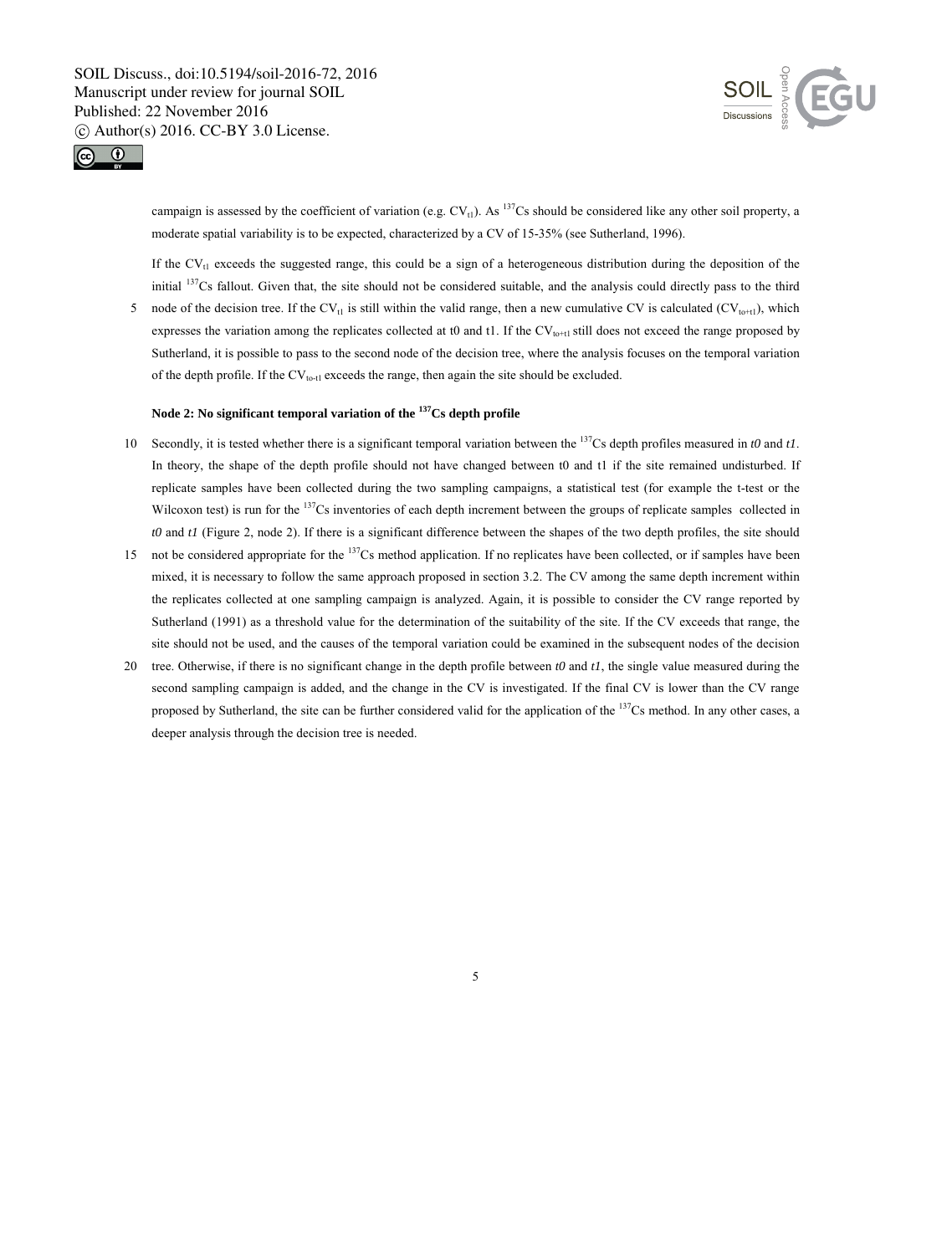





**Figure 2: The CheSS decision tree to validate the suitability of a reference site for using <sup>137</sup>Cs as soil erosion tracer.** 

**Node 3: Signs of a heterogeneous initial fallout of 137Cs over the area** 

A significant difference between the reference  $137$ Cs depth profiles measured at *t0* and at *t1* may not be necessarily due to a 5 temporal variation because of soil disturbance, but instead be caused by a high small scale spatial variability of  $137$ Cs distribution at the site, due to heterogeneous initial fallout over the study area (Figure 2, node 3). In Europe, significant small scale variability of <sup>137</sup>Cs distribution is known to be due to the Chernobyl fallout, which was characterized by a high <sup>137</sup>Cs deposition associated with few rain events. Compared to the nuclear bomb tests fallout, the Chernobyl fallout was

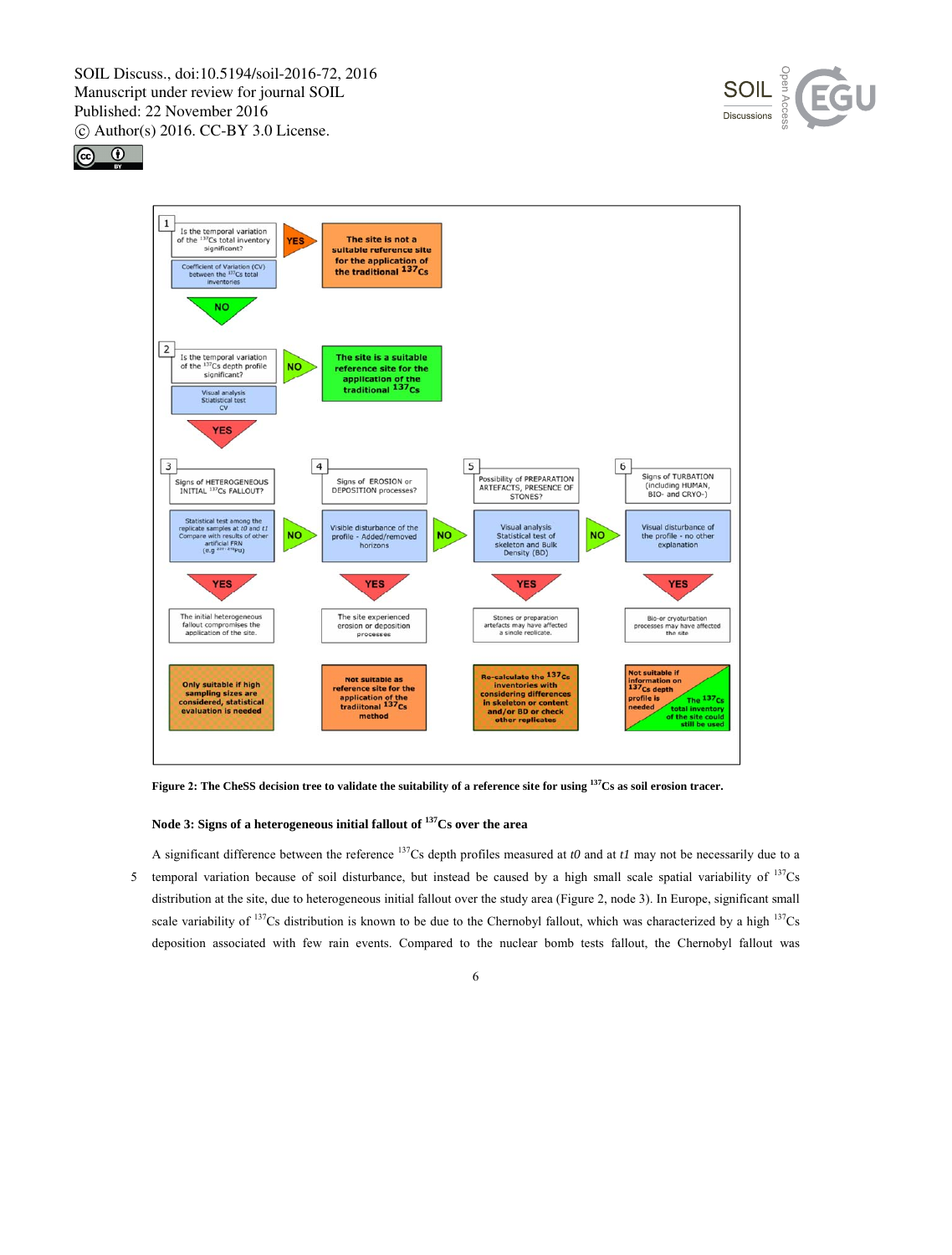



significantly more heterogeneous (e.g. Alewell *et al.*, 2014). Therefore, in the areas affected by the Chernobyl fallout, sites sampled closely to each other may present very different  $137Cs$  contents. It is therefore necessary to investigate the small scale spatial variability (e.g. the same scale as distance between reference site replicates) measured at both or at least one sampling campaign, looking at the CV again, as presented in the previous sections, or through a statistical test (for example

- 5 the Analysis of the Variance, ANOVA). If the spatial variability is highly significant, the site should not be envisaged as a reference site for the application of the 137Cs method unless the number of samples collected for the determination of the reference baseline is large enough (at least 10) to counterweight the small scale variability within the site (Mabit *et al.*, 2012; Sutherland, 1996, Kirchner,2013). A possible validation of this cause of heterogeneity might be a comparison with the spatial distribution of another FRN such as  $^{239+240}$ Pu. (Figure 2, node 3). As the fallout deposition of  $^{239+240}$ Pu after the
- 10 Chernobyl accident was confined to a restricted area in the vicinity of the Nuclear Power Plant (Ketterer *et al.*, 2004), the origin of Plutonium fallout in the rest of Europe is linked to the past nuclear bomb tests only. Consequently, Pu fallout distribution was more homogeneous (Alewell *et al.*, 2014; Ketterer *et al.*, 2004; Zollinger *et al.*, 2015). If the <sup>239+240</sup>Pu depth profiles do not vary significantly between the two sampling years, there should be no disturbance (e.g. turbation, erosion) or measurement artefacts. As such, it might be concluded that the heterogeneous deposition of <sup>137</sup>Cs at the time of the fallout
- 15 prejudices the use of Cs at this site.

#### **Node 4: Signs of disturbance associated with erosion and deposition processes**

The temporal variation in the <sup>137</sup>Cs depth profile may have been caused by soil movement processes affecting the site during the two sampling periods (Figure 2, node 4). If the site experienced a loss of soil due to erosion, we expect to observe a removal of the top soil layers of the profile measured during the second sampling campaign (Figure 3, A). In case of

7

20 deposition, a sedimentation layer should be found on the top of the reference depth profile, assuming that no ploughing operations affected the site (Figure 3, B). If information on the depth distribution of another FRN is available, this might provide a reliable confirmation.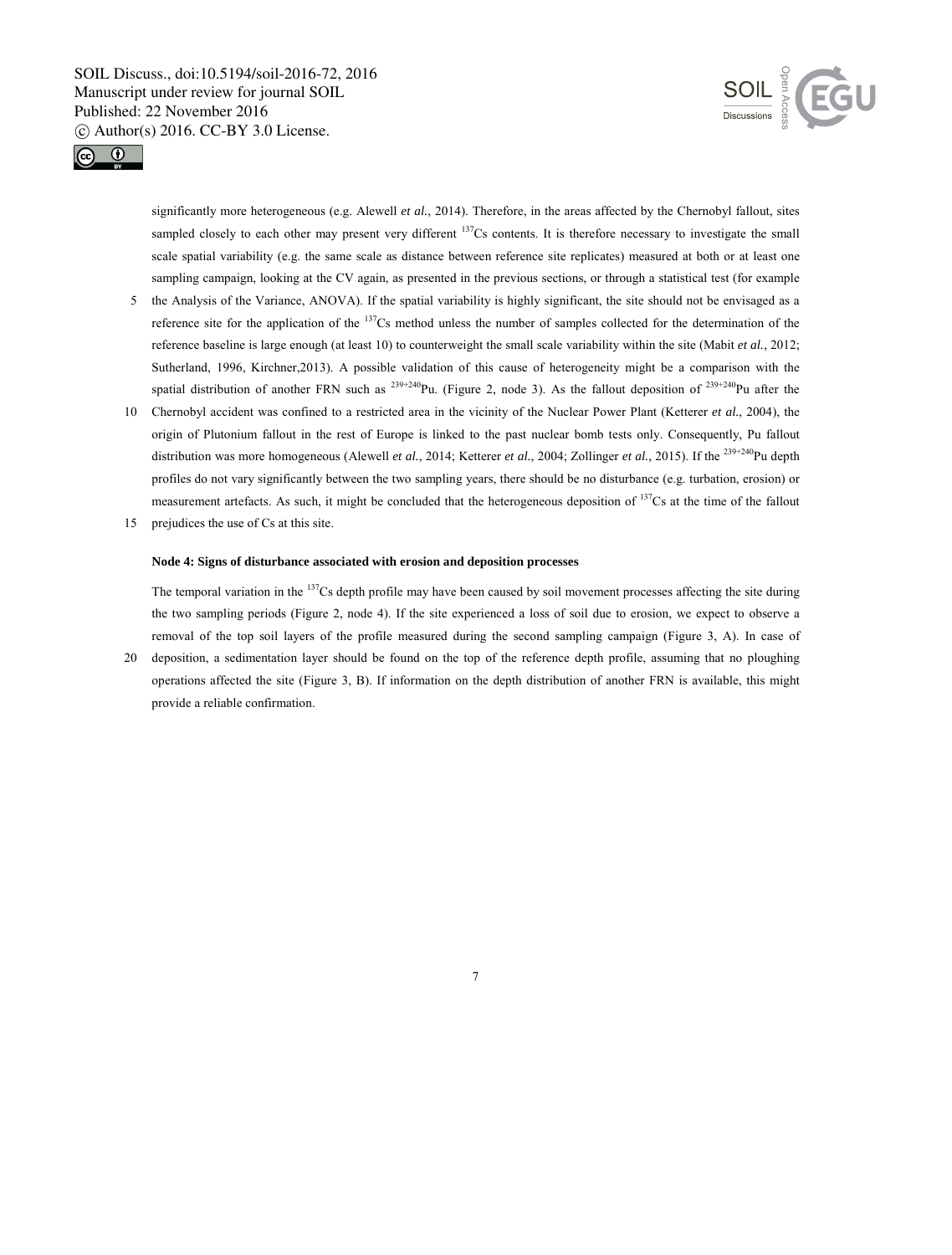





**Figure 3: Signs of sheet erosion (A) and deposition (B) on a depth profile of a hypothetical reference site at time 1.** 

## **Node 5: Sampling or preparation artefacts**

One very common artefact which might bias the comparison between the samples collected at *t0* and *t1* is the difference in 5 the skeleton content (the percentage of soil fractions  $> 2 \text{mm}$ ) (Figure 2, node 5). The presence of stones might determine pass ways of water as well as very fine particles and solutes in the soil and thus influences the accumulation/migration of  $137Cs$  through the soil layers. As  $137Cs$  reaches the soil by fallout from the atmosphere, the common shape of the  $137Cs$ distribution along the undisturbed depth profile can be described by an exponential function, with the highest  $^{137}Cs$ concentrations located in the uppermost soil layers (Mabit *et al.*, 2008; Walling *et al.*, 2002). This is particularly the case for

10 soils with low skeleton content (Figure 4, A) since the presence of stones may affect  $137Cs$  depth distribution either through (i) impeding the  $137$ Cs downward migration  $(137)$ Cs activity could then be concentrated in the layer above the stone (Figure 4, B) or (ii) creating macro- and micro-pores favouring <sup>137</sup>Cs associated with fine particles to "migrate" to deeper layers (Figure 4, C) or causing lateral movement which will induce a lower  $137Cs$  content in our samples.

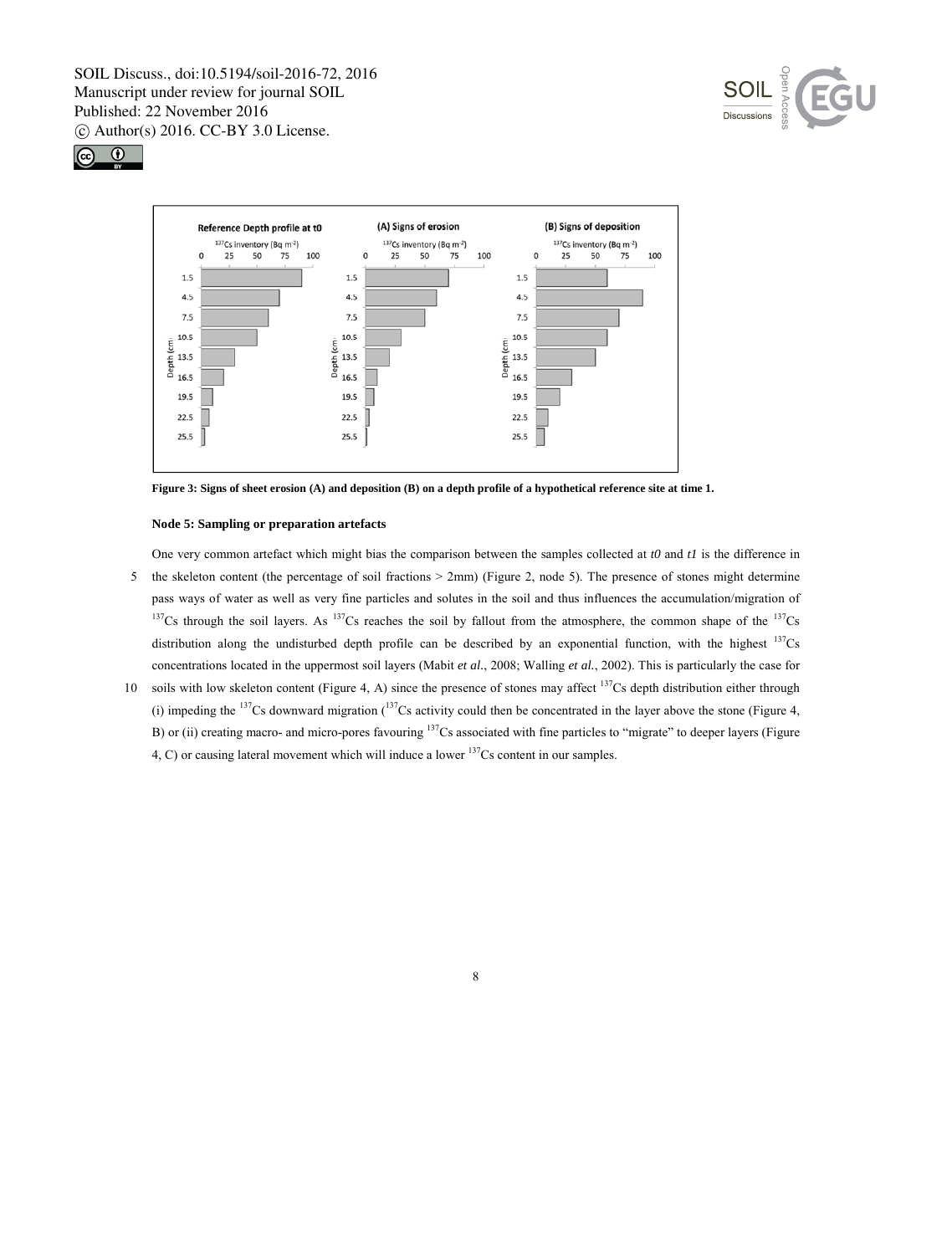





**Figure 4: Possible influence of stones on the FRN depth distribution.** 

As such, the seemingly temporal variation in the depth profile might indeed be a spatial variation induced by differences in skeleton content and/or bulk densities. Higher bulk densities will result in higher increment inventories even if  $137$ Cs

- 5 activities at the layers are comparable. Thus, a thorough control (eventually through a statistical test such as paired T test) if skeleton content and bulk densities are comparable between the sampling years is highly suggested. Finally, sampling, preparation artefacts and measuring processes may produce various sources of errors between the years. The latter is especially the case, if different people prepared the samples between the years. An estimation of possible errors might be considered, for example through a simulation of different increment assignment along the profile. If different detectors or
- 10 different calibration sources and/or geometry are used in the two sampling campaigns, a comparability check of the measurements is advisable. For instance, a subset of samples could be measured with the two different detectors and any potential discrepancy of the results should be properly reported.

#### **Node 6: Signs of soil disturbance**

Different forms of disturbance, such as bio-, cryoturbation or even human induced soil perturbation (e.g. tillage, seed bed 15 preparation etc.) might have influenced the <sup>137</sup>Cs depth distribution between *t0* and *t1* (Figure 2, node 6). Occurrences of turbation are often difficult to identify prior to sampling but might eventually be detected by using other tracing approaches, such as the  $\delta^{13}$ C depth distribution (Meusburger *et al.*, 2013; Schaub and Alewell, 2009). If every other possible cause (node 3 to 5 of the decision tree) has been excluded, then its  $137Cs$  depth distribution should not be considered in the estimation of

20 basic mathematical conversion models, such as the proportional model (Ritchie and McHenry, 1990, IAEA, 2014), which require information only about the total reference inventory of <sup>137</sup>Cs, and do not need detailed information about the <sup>137</sup>Cs depth distribution.

soil redistribution rates. Nonetheless, the total inventory of  $137Cs$  at the site could still be used. Indeed, there are simple and

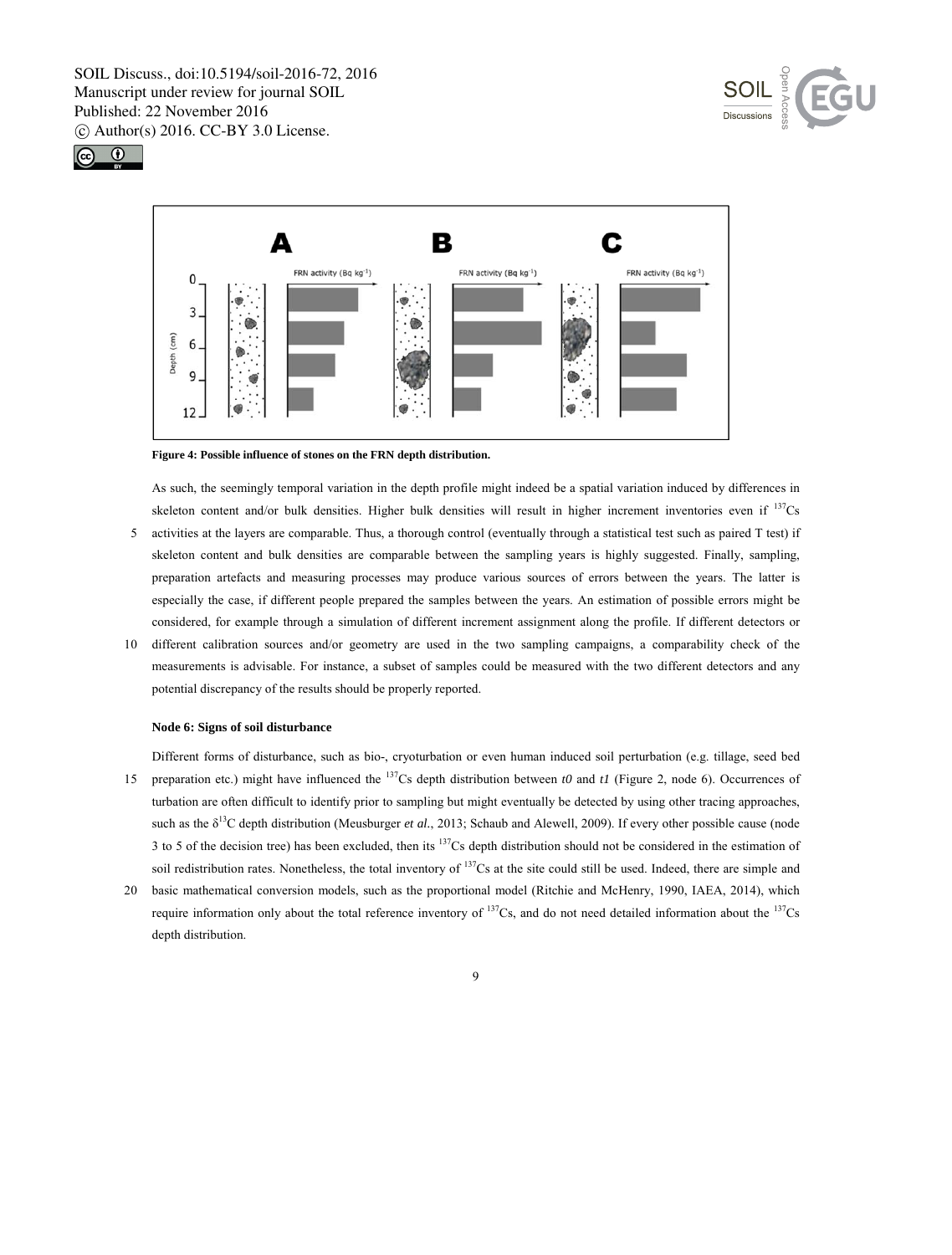



#### **3 The application of the CheSS decision tree**

#### **3.1 Study area**

To test the methodology described above, we used a dataset from an alpine study area, the Urseren Valley  $(30 \text{ km}^2)$  in Central Switzerland (Canton Uri), which has an elevation ranging from 1440 to 3200 m a.s.l. At the valley bottom (1442 m

5 a.s.l.), average annual air temperature for the years 1980–2012 is around 4.1  $\pm$  0.7 °C and the mean annual precipitation is 1457 ± 290 mm, with 30% falling as snow (MeteoSwiss, 2013). The U-formed valley is snow-covered from November to April. On the slopes, pasture is the dominant land use, whereas hayfields are prevalent near the valley bottom.

#### **3.2 Sampling design**

Supportive information was provided by the local landowners to select the reference sites in both valleys. Sites used for 10 ploughing and grazing activities were excluded. A first sampling campaign was undertaken in autumn 2013. Six reference sites were identified in flat and undisturbed areas along the valley. At each site 3 cores (40 cm depth), 1 m apart from each other, were sampled. The cores were cut in 3 cm increments, to derive information on the  $137Cs$  depth profile. The three cores

from each site were bulked to provide one composite sample per site. During spring 2015, all six reference sites were resampled. Considering the typical and high redistribution dynamics of the valley, the time span is sufficiently long to ensure

15 the possibility to observe changes in the depth profiles if soil erosion and deposition processes affected the area. At each site, we collected three replicates, which were analyzed separately, to investigate the small scale variability of the FRN content. All cores were air-dried (40°C for 72h), sieved (<2 mm) to remove coarse particles and the skeleton content as well as the bulk density (BD) was determined.

#### **3.3 Measurement of anthropogenic FRN activities and inventories**

- 20 The measurements of the  $137Cs$  activity (Bq kg<sup>-1</sup>) were performed with high resolution HPGe detectors. The  $137Cs$  activity (Bq kg-1) from 2013 were analysed at the Institute of Physics of the University of Basel using a coaxial, high resolution germanium lithium detector (Princeton Gammatech) with a relative efficiency of 19% (at 1.33 MeV, <sup>60</sup>Co). Counting time was set to 24 hours per sample. Samples collected in 2015 were analysed at the state laboratory Basel-City using coaxial high resolution germanium detectors having 25% to 50% relative efficiencies (at 1.33 MeV,  ${}^{60}$ Co). Counting times were set 25 to provide a precision of less than  $\pm 10\%$  for <sup>137</sup>Cs at the 95% level of confidence.
- All soil samples were counted in sealed discs (65 mm diameter, 12 mm height, 32 cm<sup>3</sup>) and the measurements were corrected for sample density and potential radioactivity background. The detectors located at the state laboratory Basel-City were calibrated with a reference solution of the same geometry. The reference contained  $^{152}$ Eu and  $^{241}$ Am (2.6 kBq rsp. 7.7 kBq) to calibrate the detectors from 60 to 1765 keV. It was obtained from the Czech Metrology Institute, Prag. This solution
- 30 was bound in silicon resin of a density of 1.0. The efficiency functions were corrected for coincidence summing of the  $152$ Eu lines using a Monte Carlo simulation program (Gespecor). The 137Cs was counted at 662 keV with an emission probability of

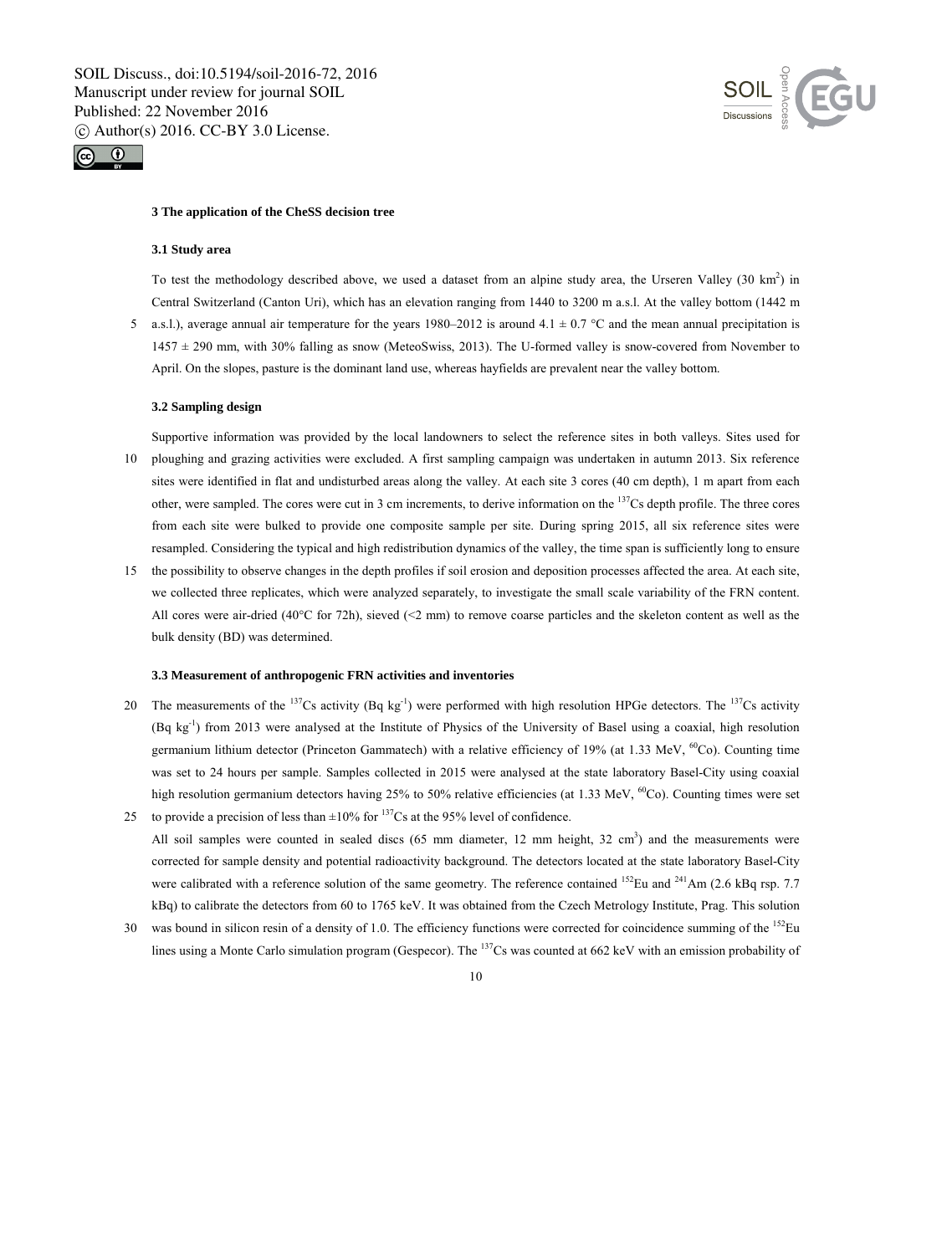



0.85 and a (detector) resolution of 1.3 to 1.6 keV (FWHM). All measurements and calculations were performed with the gamma software Interwinner 7. The <sup>137</sup>Cs activity measurements were all decay corrected to the year 2015.

To compare the  $137Cs$  results to another artificial FRN, all samples were also measured for  $239+240$ Pu activity. The determination of Plutonium isotopes from both valleys and for both sampling years were performed using a Thermo X Series

5 II quadrupole ICP-MS at the Northern Arizona University, USA. Detailed description of the ICP-MS specifications and sample preparation procedure can be found in Alewell *et al.*, 2014. The activities of  $^{137}Cs$  and  $^{239+240}Pu$  (*act*, Bq kg<sup>-1</sup>) were converted into inventories (Bq m<sup>-2</sup>) according to equation (1).

## **3.4 Application of the CheSS decision support tool to the reference sites**

- Because the 137Cs activity of the samples was measured with different detectors for the two sampling years, we investigated 10 the potential variability between the two detectors. A selected subset of samples (n= 24) was analysed using both detectors (i.e. the one located at the Institute of Physics of the University of Basel and the other located at the State Laboratory Basel-City). The results highlight a high correspondence of the measurements held by the two analytical systems ( $R^2 = 0.97$ ; p < 0.005), however the detector of the State Laboratory Basel-City returns slightly lower  $^{137}$ Cs activities (Figure 5). Thus, the  $137Cs$  activity of the samples measured in 2013 was corrected to the values of the detector of State Laboratory Basel-City
- 15 (higher efficiency) to allow comparability between the different data sets.



**Figure 5: The comparison between the 137Cs measurements of a subset of samples (n=16) performed with two different HpGe detectors, where detector 1: detector hosted at the Physics department of the University of Basel (CH) and detector 2: detector hosted at the State-Laboratory of Basel (CH) .**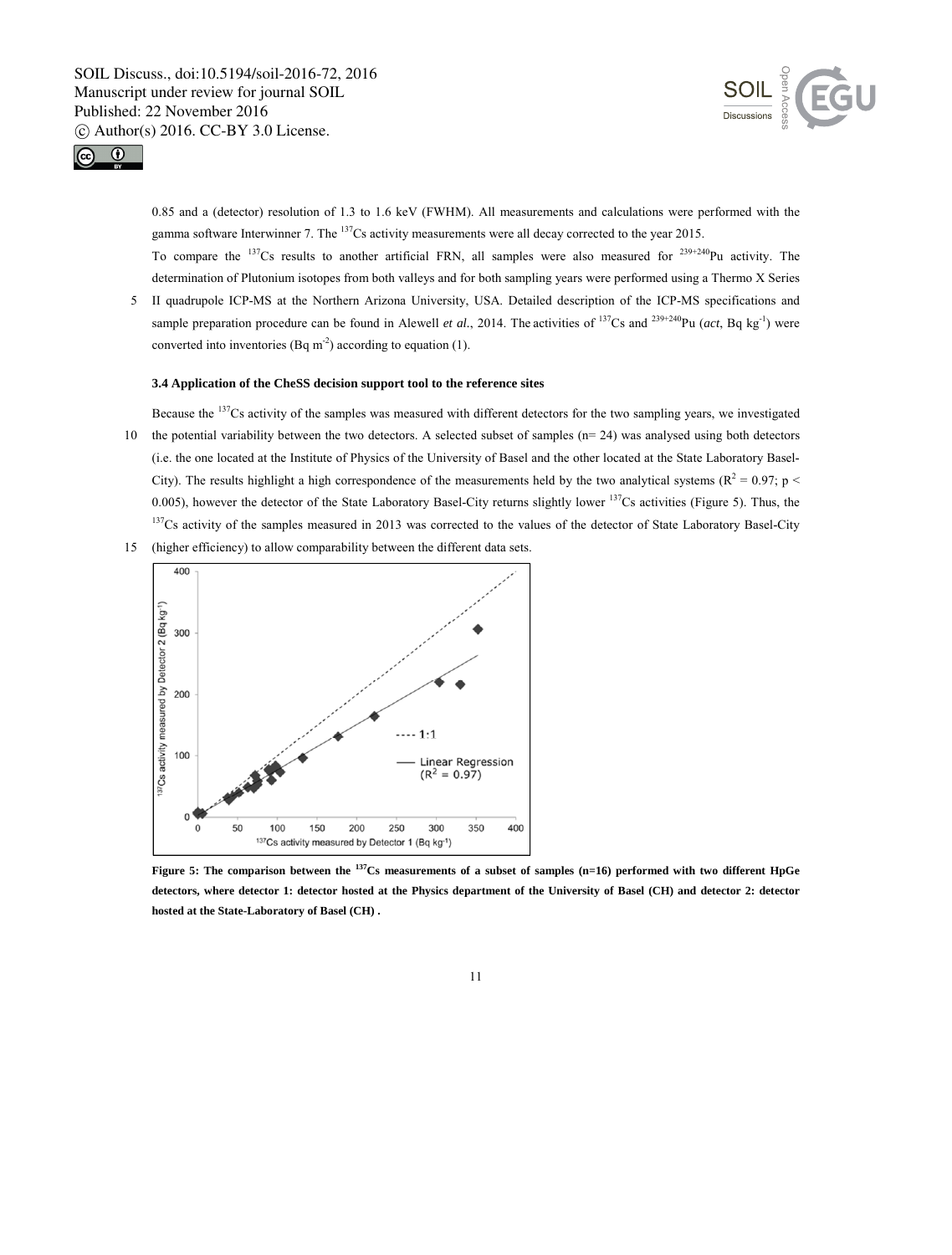



Total 137Cs inventories (decay corrected to the year 2015) of the six reference sites collected in the Urseren Valley in 2013 range from 3858 to 5057 Bq m<sup>-2</sup>, with a mean value of 4515 Bq m<sup>-2</sup> and a standard deviation (SD) of 468 Bq m<sup>-2</sup>. Data from 2015 range between 3925 to 8619 Bq m<sup>-2</sup>, with a mean value of 5701 Bq m<sup>-2</sup> and a SD of 1730 Bq m<sup>-2</sup> (Figure 6).

All reference sites have been investigated through the CheSS decision tree presented in section 2.2. As for the first node, we

- 5 investigated the temporal variation in the <sup>137</sup>Cs total inventories at each reference site. The replicate samples were analyzed separately only during the second sampling campaign, while during the first sampling campaign only bulked samples were analysed. Thus, the approach presented in section 3.2 (Node 1) was followed, and the analysis first focused on the spatial variability measured at t1. Reference sites 3, 5 and 6 presented signs of high small scale variability, as expressed by CV of 48 % for all cases (Table 1). Such variability excluded them from any further application as reference sites. As for reference
- 10 sites 1, 2 and 4, the CV<sub>t0-t1</sub>, calculated among the three replicates plus the single replicate measured at t1, was then investigated. At reference site 4, the CV  $_{0.11}$  reached a value of 41%, and indicated a significant temporal variation between the two sampling years. The site should also be excluded. As for reference sites 1 and 2, their suitability was checked in the next node of the decision tree.



15 Figure 6: Temporal variation between the total <sup>137</sup>Cs inventories measured at the reference sites in the Urseren Valley, where Time **0 = 2013 and Time 1 = 2015. The errors bars indicate the standard deviations of the inventories among the replicates collected at each reference in 2015.** 

Passing at the second node of the CheSS decision tree presented in section 2, the analysis focuses on the temporal variation of the  $137Cs$  depth profile (figure 7). Also for this node, we examined CV<sub>t1</sub> which in this case expresses the variation among 20 each depth increment (Table 2). For both sites under investigation (i.e. reference site 1 and reference site 2) the  $CV_{t1}$  values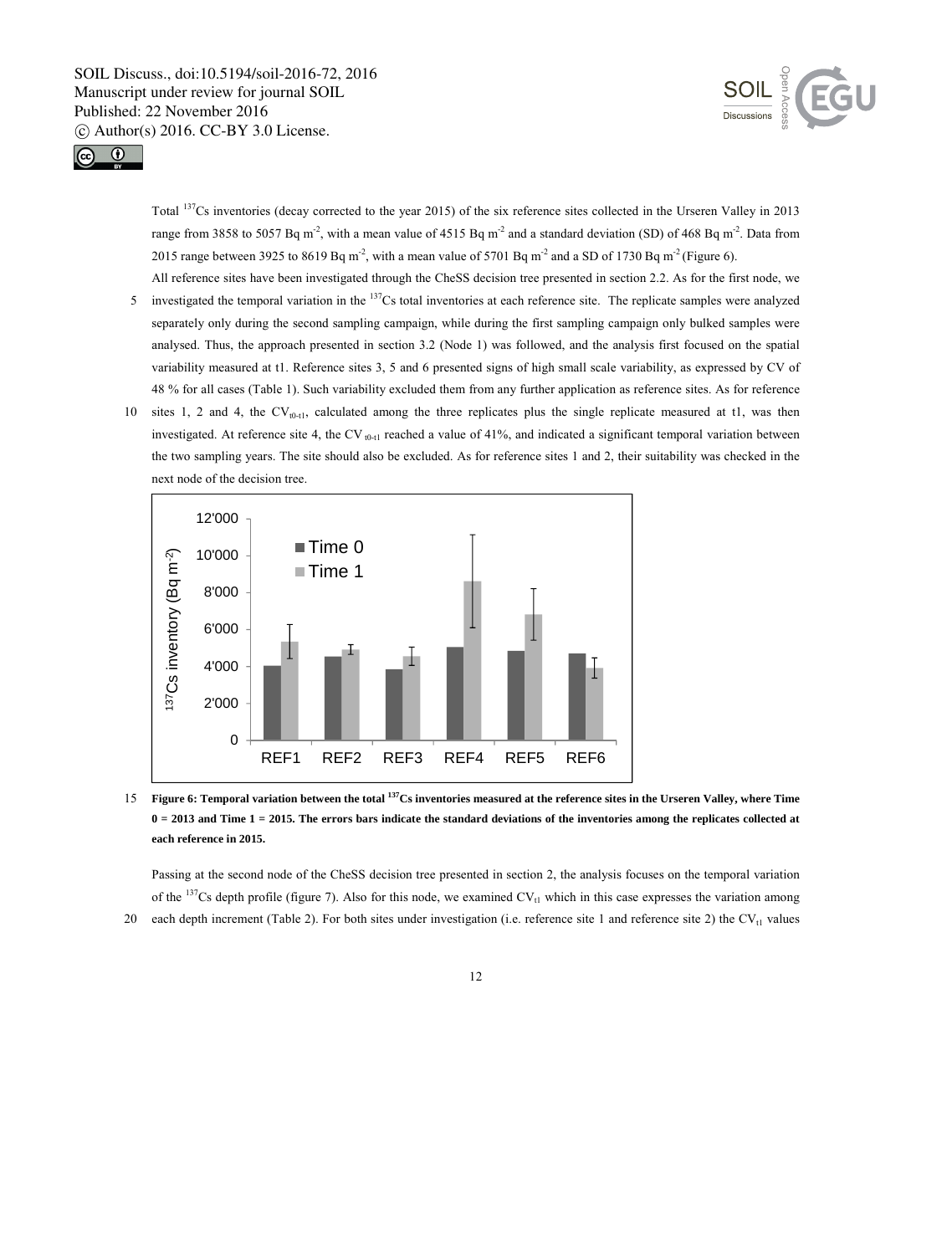



exceed the range suggested by Sutherland in most layers. Thus, the two sites could not be considered suitable for further application.

Table 1: The Coefficients of Variation measured for the <sup>137</sup>Cs total inventory at the reference sites, where CV<sub>t1</sub> is calculated among the three replicates collected at *t1* and CV<sub>to-t1</sub> is calculated among the replicates collected at t1 and the single replicate measured at

5 **t0.** 

|                  | CV <sub>t1</sub> | $CVto-t1$ |
|------------------|------------------|-----------|
| REF1             | 19               | 33        |
| REF <sub>2</sub> | 26               | 28        |
| REF3             | 48               | 48        |
| RFF4             | 31               | 43        |
| REF5             | 48               | 52        |
| RFF <sub>6</sub> | 48               | 41        |

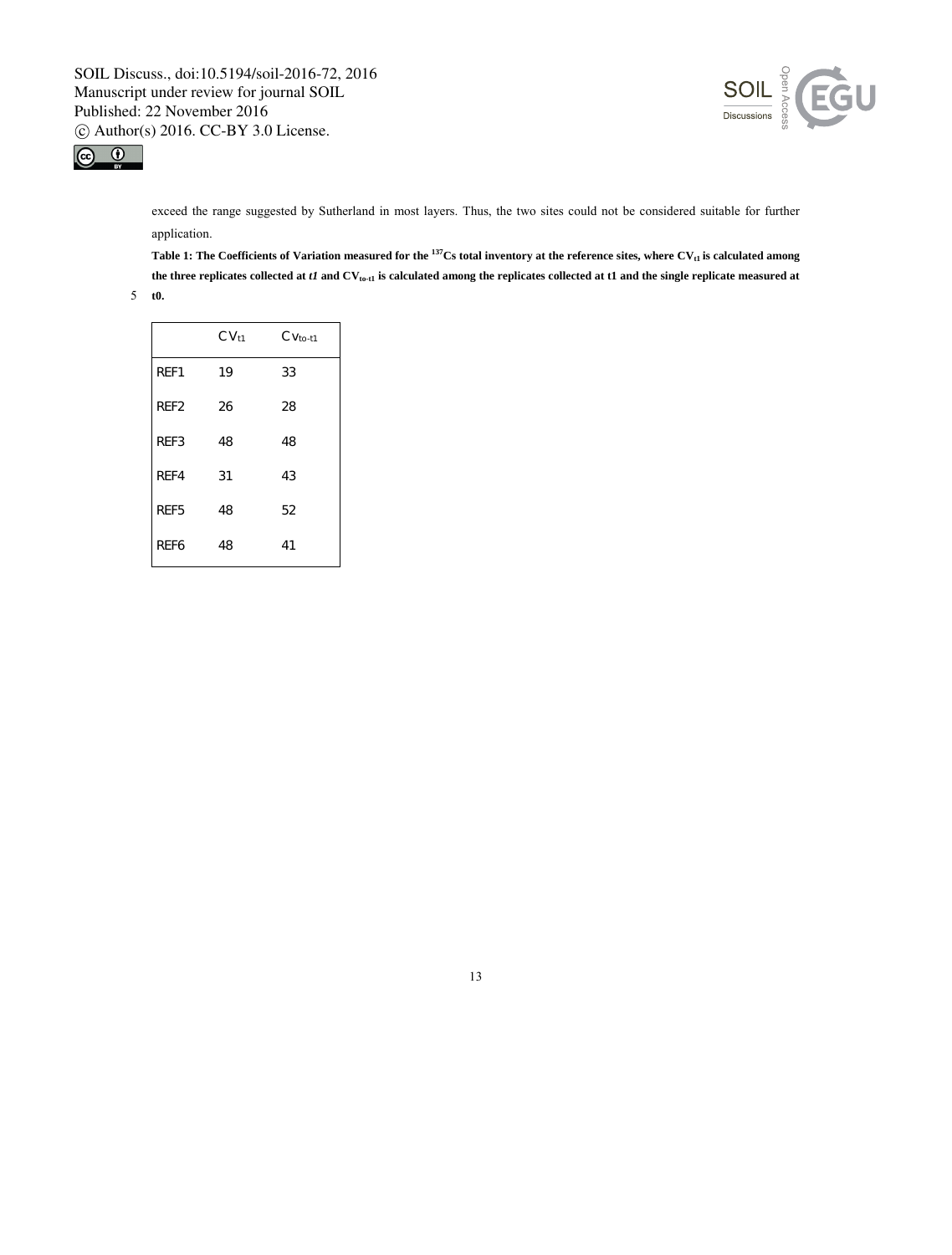





**Figure 7: The 137Cs depth profiles of the nine investigated reference sites in the Urseren Valley for the two different sampling campaigns. The errors bars indicate the standard deviations of the inventories among the replicates collected at each reference site 2015.** 

- 5 Moreover, an Analysis of the Variance (ANOVA) test revealed that the replicates collected at reference site 2 differ significantly from each other (p-value of 0.034), confirming a small scale variability within the site. To validate those results,  $239+240$ Pu inventories measured at the three replicates of the site were also analysed (Figure 8). In this case, the test highlighted no significant difference between the replicates. Thus, at reference site 2, the heterogeneous distribution of <sup>137</sup>Cs might be due to the heterogeneous Chernobyl deposition on snow covered ground. In contrast, the  $^{239+240}$ Pu depth profiles of
- 10 the three replicates at reference site 1 present also significant differences. We then looked at the differences in the skeleton content of the three replicates. An ANOVA test showed a significant difference (p-value of 0.025), thus, a difference in the presence of stones in the three soil cores might affect the FRN depth distribution. In particular a Tukey's HSD (Honest Significant Difference) Post-hoc pairwise comparison identified the replicate number 3 as a potential outlier. To validate the

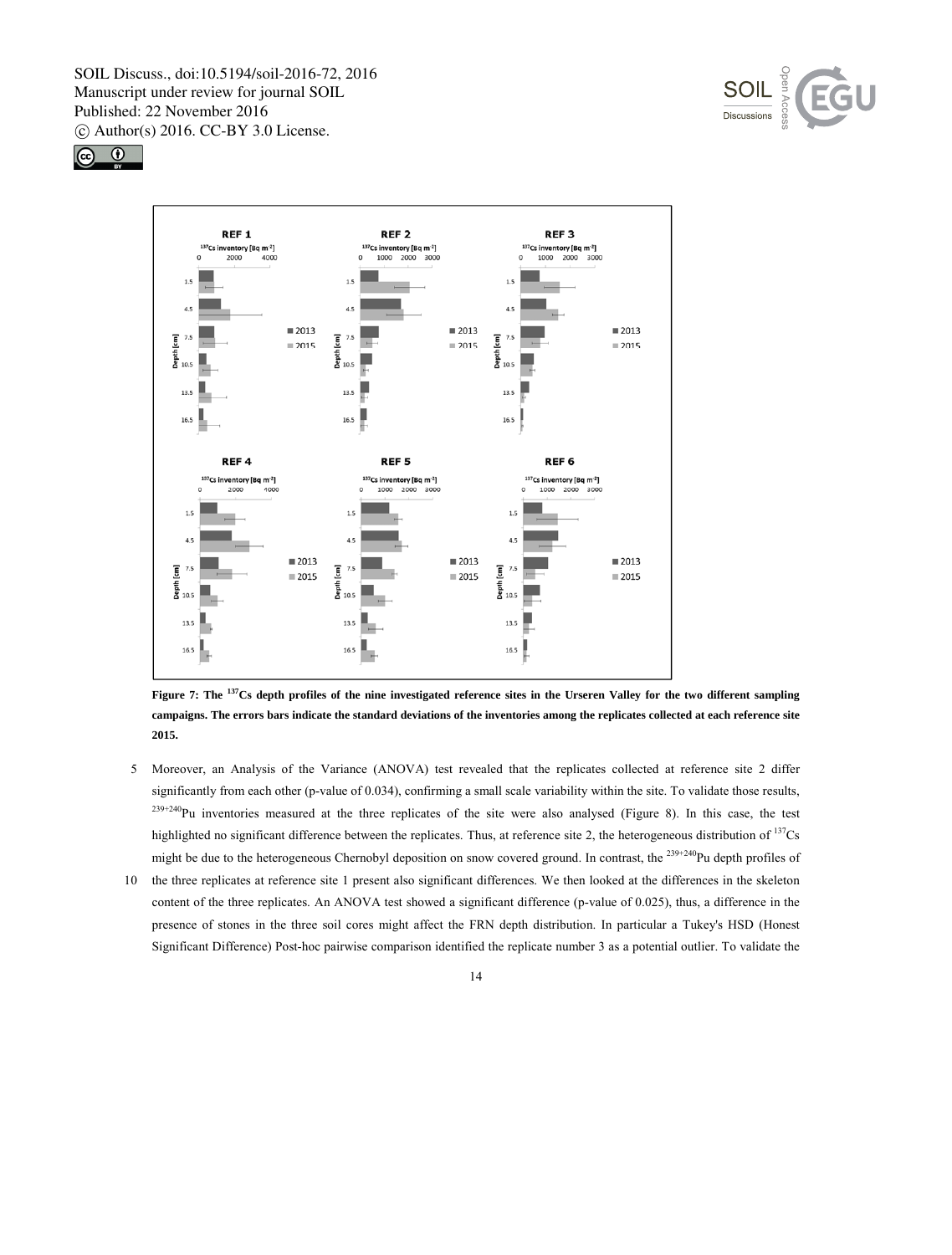



suitability of the site more replicates should be collected and measured, in order to compare their <sup>137</sup>Cs depth profiles to the results obtained during the first sampling campaign.

**Table 2: The Coefficients of Variation (%) between the 137Cs inventory of each depth increment at the reference sites measured at**  *t0* **and** *t1.*

| Depth | REF1      |                    | REF <sub>2</sub> |                    |
|-------|-----------|--------------------|------------------|--------------------|
|       | $CV_{t1}$ | $Cv_{\text{to-1}}$ | $CV_{tl}$        | $Cv_{\text{to-1}}$ |
| 1.5   | 57        | 47                 | 31               | 48                 |
| 4.5   | 97        | 88                 | 41               | 34                 |
| 7.5   | 73        | 61                 | 45               | 40                 |
| 10.5  | 69        | 63                 | 42               | 50                 |
| 13.5  | 120       | 121                | 72               | 62                 |
| 16.5  | 140       | 136                | 82               | 64                 |

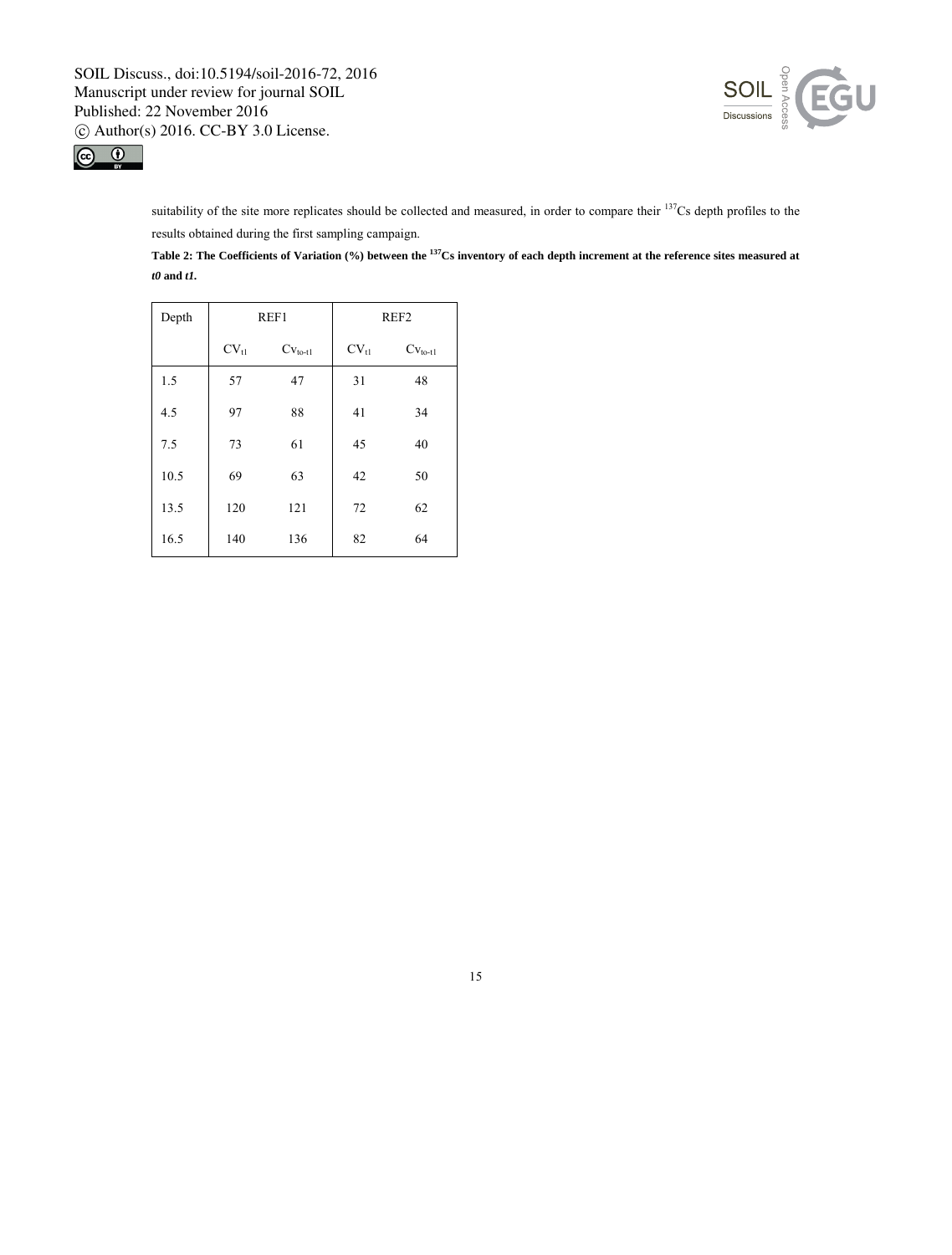





**Figure 8: The <sup>137</sup>Cs depth profiles (on the left) and the <sup>239+240</sup>Pu depth profiles (on the right) of the three replicates collected at reference sites 1 and 2 in 2015 in the Urseren Valley.** 

## **4 Conclusion**

5 With the decision tree CheSS, the authors developed a support tool to verify the suitability of reference sites for a  $137$ Cs based soil erosion assessment. Great attention has to be given to the analysis of the small scale variability of <sup>137</sup>Cs

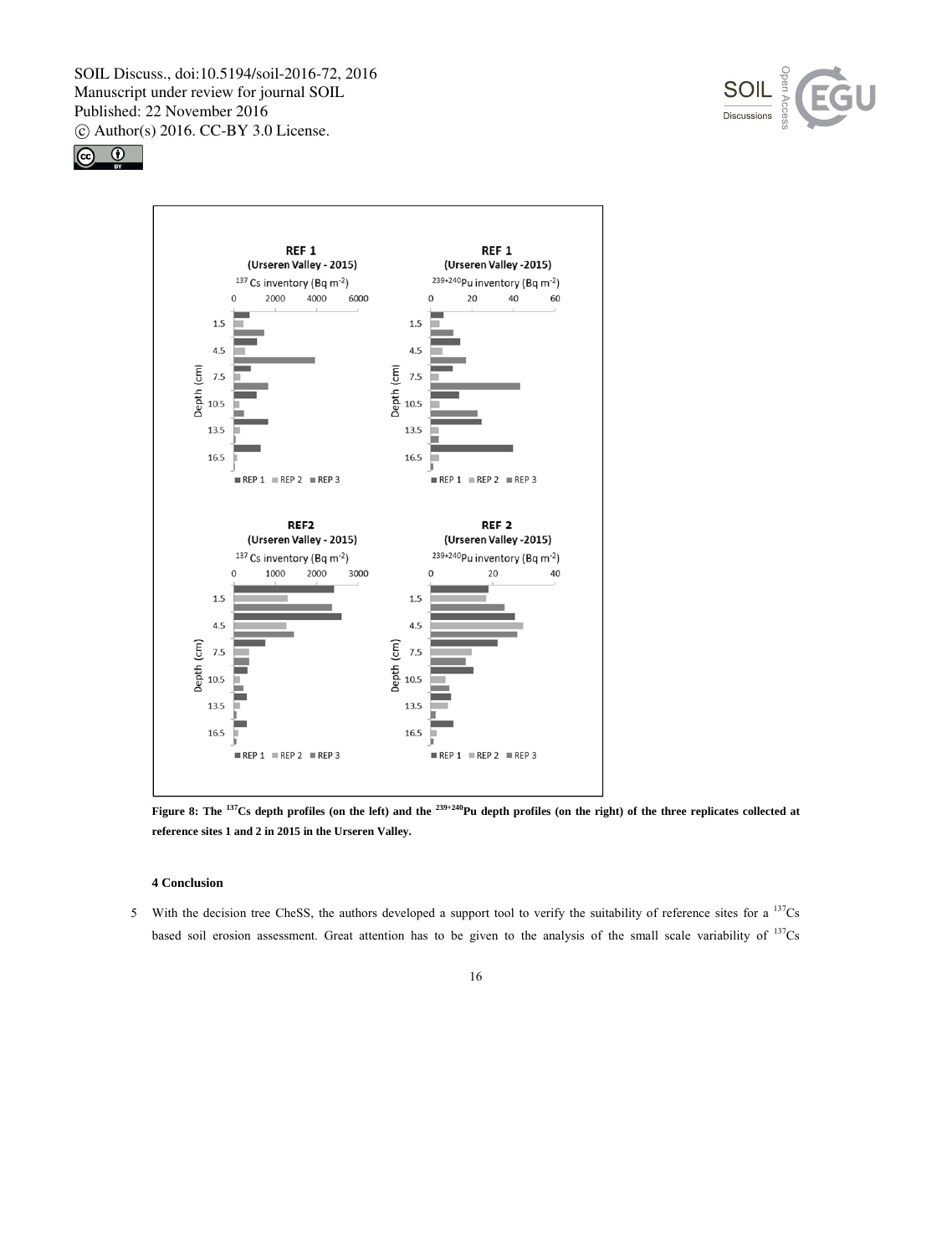



distribution in the reference areas, especially in those regions affected by Chernobyl fallout. To cope with small scale variability, sampling numbers might be increased or the temporal variation of another artificial radionuclide, such as  $^{239+240}$ Pu might be analysed. The CheSS test in the Urseren Valley indicated that the heterogeneity of  $^{137}$ Cs distribution prejudiced the suitability of most reference sites. At reference site 1 the presence of stones affected the shapes of the depth

- 5 profile in at least one replicate sample. Therefore, the application of the traditional <sup>137</sup>Cs approach, based on a spatial comparison between reference and sampling sites, is compromised. To derive soil redistribution rates, a <sup>137</sup>Cs repeated sampling approach should be preferred. This approach is based on a temporal comparison of the FRN inventories measured at the same site in different times (Kachanoski & de Jong, 1984). It doesn't require the selection of reference sites, because the inventory documented by the initial sampling campaign is used as the reference inventory for that point (Porto *et al.*,
- 10 2014).

Accurate soil erosion assessment is crucially needed to validate soil erosion modelling, which can help prevent and mitigate soil losses on a global scale. In this context, the  $137Cs$  method could play a decisive role, if we are able to overcome its potential pitfalls, especially related to the selection of suitable reference site. The decision tree CheSS is a tool for objective and comparable testing, which enables to exclude those sites which present signs of uncertainty. With this we are convinced

15 to contribute improving the reliability of the  $137$ Cs based soil erosion assessments.

#### **Authors contributions.**

L. Arata, K. Meusburger, L. Mabit and C. Alewell designed the concept of the method and analysed the data. A. Bürge contributed to the collection and preparation of the soil samples, and to the analysis of the data. M. Zehringer measured the  $137$ Cs activity of the soil samples and analysed the results. M. E. Ketterer measured the  $239+240$ Pu activity of the soil samples.

20 L. Arata prepared the manuscript with contributions from all co-authors.

#### **Acknowledgements**

The authors would like to thank Annette Ramp, Gregor Juretzko, Simon Tresch, Carmelo La Spada and Axel Birkholz for support during field work. This work was financially supported by the Swiss National Science Foundation (SNF), project no. 200021-146018, and has been finalized in the framework of the IAEA Coordinated Research Project (CRP) on "*Nuclear* 

25 *techniques for a better understanding of the impact of climate change on soil erosion in upland agro-ecosystems"* (D1.50.17).

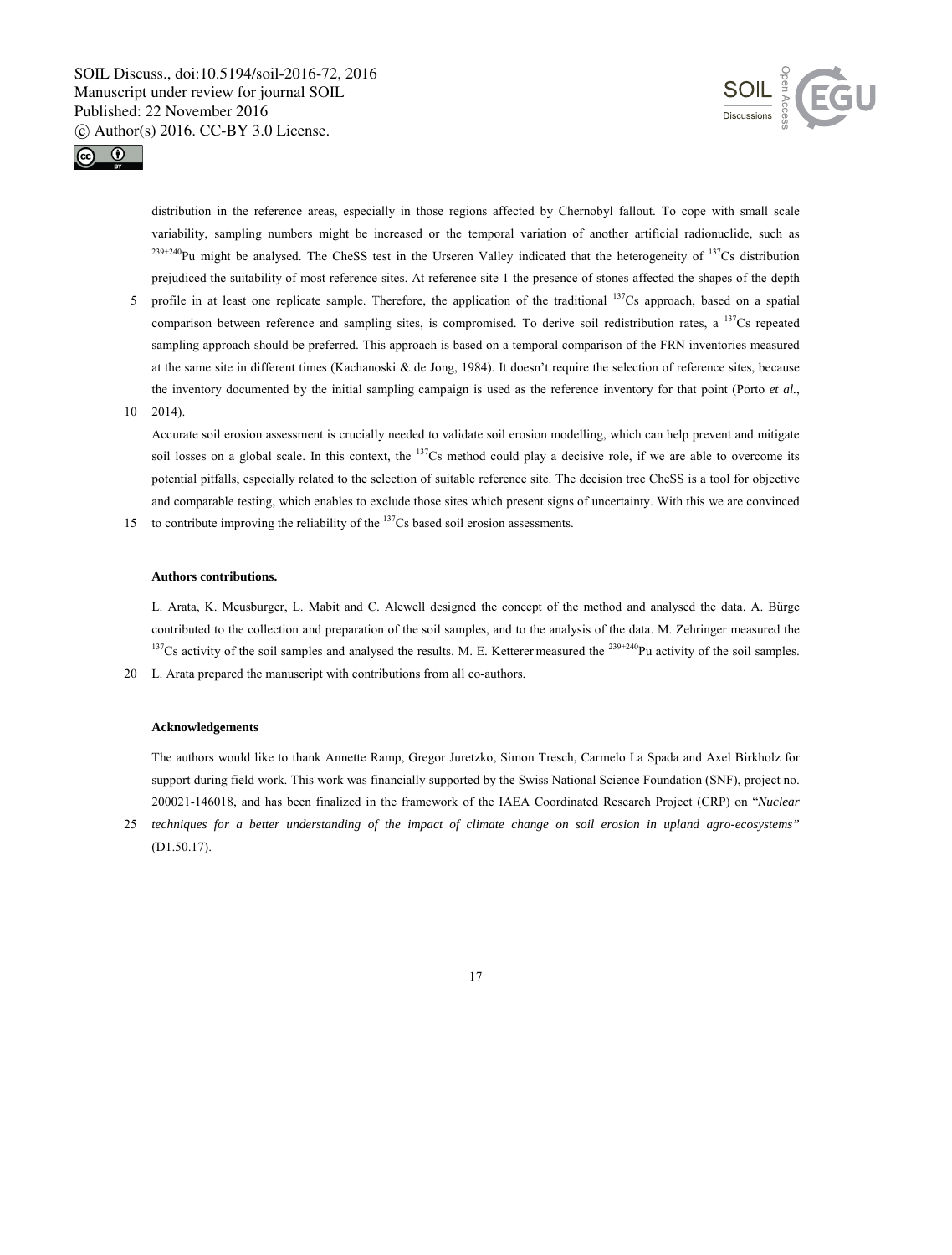



#### **References**

Alewell, C., Egli, M., & Meusburger, K. 2015. An attempt to estimate tolerable soil erosion rates by matching soil formation with denudation in Alpine grasslands. Journal of Soils and Sediments, 15(6), 1383-1399.

Alewell, C., Meusburger, K., Juretzko, G., Mabit, L., & Ketterer, M. E. (2014). Suitability of 239+ 240 Pu and 137 Cs as 5 tracers for soil erosion assessment in mountain grasslands. Chemosphere, 103, 274-280.

Arata, L., Meusburger, K., Frenkel, E., A'Campo-Neuen, A., Iuran, A.R., Ketterer, M.E., Mabit, L., Alewell, C., 2016b. Modelling Deposition and Erosion rates with RadioNuclides (MODERN) - Part 2: A comparison of different models to convert <sup>239+240</sup>Pu inventories into soil redistribution rates at unploughed sites. Journal of environmental radioactivity, 162, 97-106.

10 Chawla, F., Steinmann, P., Pfeifer, H.R., Froidevaux, P., 2010. Atmospheric deposition and migration of artificial radionuclides in Alpine soils (Val Piora, Switzerland) compared to the distribution of selected major and trace elements. Science of the Total Environment, 408(16), 3292–3302.

Descroix, L., & Mathys, N., 2003. Processes, spatio-temporal factors and measurements of current erosion in the French southern Alps: a review. Earth Surface Processes and Landforms, 28(9), 993-1011.

15 Frankenberg, P., Geier, B., Proswitz, E., Schütz, J., & Seeling, S., 1995. Untersuchungen zu Bodenerosion und Massenbewegungen im Gunzesrieder Tal/Oberallgäu. Forstwissenschaftliches Centralblatt vereinigt mit Tharandter forstliches Jahrbuch, 114(1), 214-231.

IAEA (International Atomic Energy Agency), 2014. Guidelines for using Fallout radionuclides to assess erosion and effectiveness of soil conservation strategies. IAEA-TECDOC-1741. IAEA publication. Vienna, Austria. 213 p.

- 20 Iurian, A. R., Mabit, L., Cosma, C., 2014. Uncertainty related to input parameters of <sup>137</sup>Cs soil redistribution model for undisturbed fields. Journal of environmental radioactivity, 136, 112-120. Kachanoski, R. G., & De Jong, E., 1984. Predicting the temporal relationship between soil cesium-137 and erosion rate. Journal of Environmental Quality, 13(2), 301-304. Ketterer, M.E., Hafer, K.M., Jones, V.J., Appleby, P.G., 2004. Rapid dating of recent sediments in Loch Ness: ICPMS
- 25 measurements of global fallout Pu. Science of the Total Environment, 322, 221–229. Kirchner, G., 2013. Establishing reference inventories of 137 Cs for soil erosion studies: methodological aspects. Geoderma 211, 107–115.

Konz, N., Prasuhn, V., Alewell, C., 2012. On the measurement of alpine soil erosion. Catena, 91, 63-71.

Lal, R., 2003. Soil erosion and the global carbon budget. Environ. Int. 29, 437–450.

30 Lettner, H., Bossew, P., Hubmer, A.K., 1999. Spatial variability of fallout Caesium-137 in Austrian alpine regions. J. Environ. Radioact. 47, 71–82.

Loughran, R.J., Pennock, D.J., Walling, D.E., 2002. Spatial distribution of caesium-137, in: Handbook for the Assessment of Soil Erosion and Sedimentation Using Environmental Radionuclides. Springer, pp. 97–109.